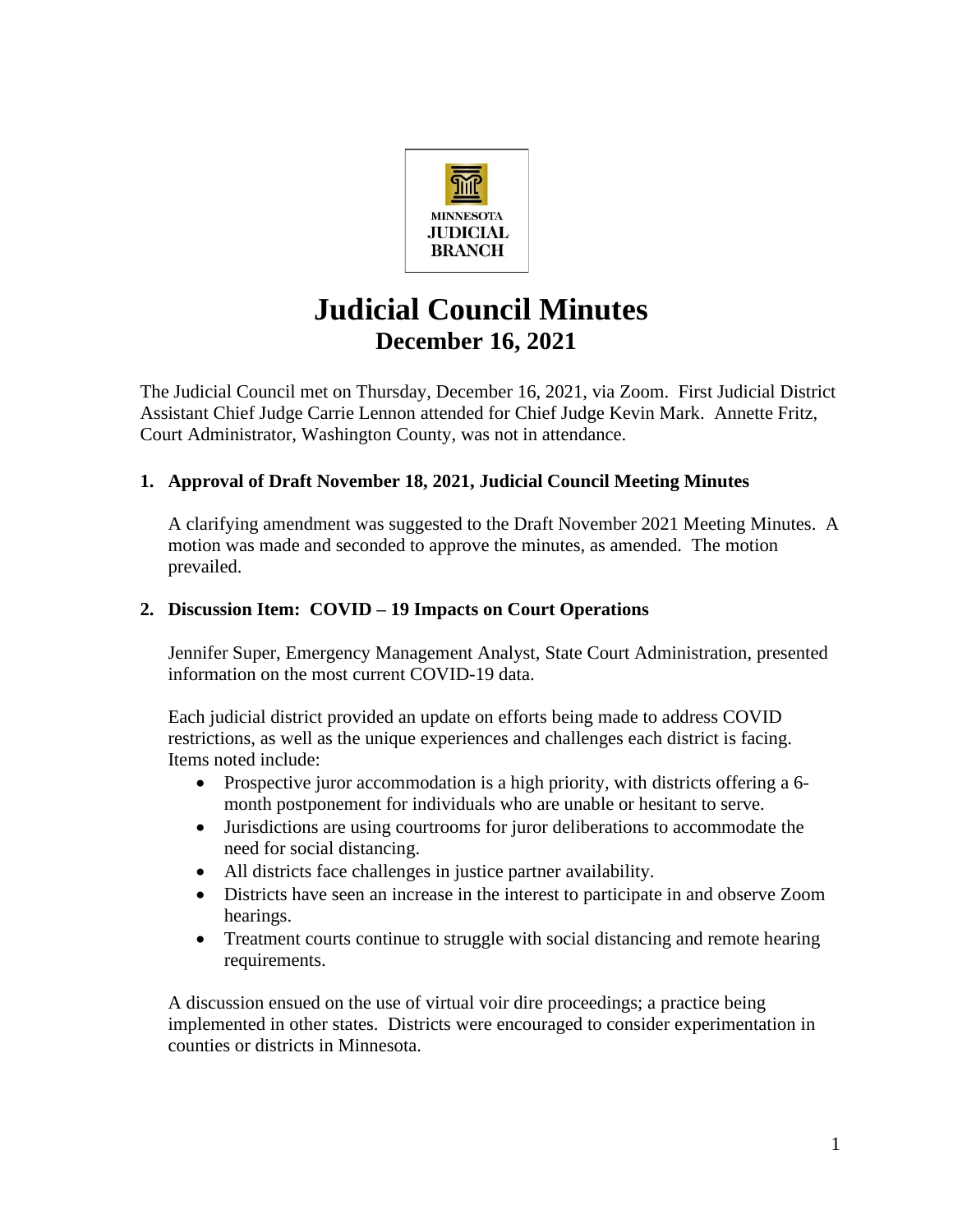#### **3. Discussion Item: Effective Date of Judicial Council Actions Relating to In-Person and Remote Proceedings**

A discussion ensued on the effective date of the In-Person and Remote Proceedings recommendations. It was suggested that the Judicial Council continue to monitor the COVID-19 data, continue to operate under the existing Chief Judge Order, and discuss an implementation date at the January Judicial Council meeting. There was no objection to the continuation of the topic to the January meeting.

#### **4. Discussion Item: Legislative Advisory Workgroup (LAW) Report on Proposed Legislation**

Judge Lucinda Jesson, LAW Chair, reported on the Workgroup's recommendations on legislation submitted for possible introduction during the 2022 Session.

The first proposal amends the method for serving a respondent with an Order for Protection issued pursuant to the Domestic Abuse Act – Minnesota Statutes § 518B.01, subd. 8; and serving a Respondent with a Harassment Restraining Order issued pursuant to Minnesota Statutes § 609.748, subd. 5(c). The proposal would permit service by mail. LAW recommends that the proposal be further refined, specifically that the proposal be vetted with justice partners, that challenges posed by service by mail be explored, and consideration be given to whether alternative service methods should be applied to additional case types.

The second proposal update statutes pertaining to court reporters. This proposal has been put forward in the past. LAW recommends that the proposal not go forward in 2022.

The third proposal reconciles service requirements for forfeiture actions heard in Conciliation Court in Minn. Stat. § 169A.63, subd. 8 and Minn. Stat. § 609.5314, subd. 3. At present the two statutes provide conflicting direction. LAW recommends that the proposal be pursued in the 2022 Legislative Session.

The LAW recommendations will be a decision item at the January Judicial Council meeting.

A discussion ensued on legislative initiatives, being proposed by 2 interest groups, that change current competency laws. It was agreed that LAW will review the proposals and will report to the Judicial Council at the January meeting.

#### **5. Discussion Item: Other Business**

- **a. Recognition of Service –** Rita DeMeules, Supreme Court Commissioner, was recognized for her contributions to the Judicial System.
- **b. Supplemental Budget Request** It was noted that a supplemental budget request to address recruitment and retention issues at the Judicial Branch and justice partner agencies is under consideration.